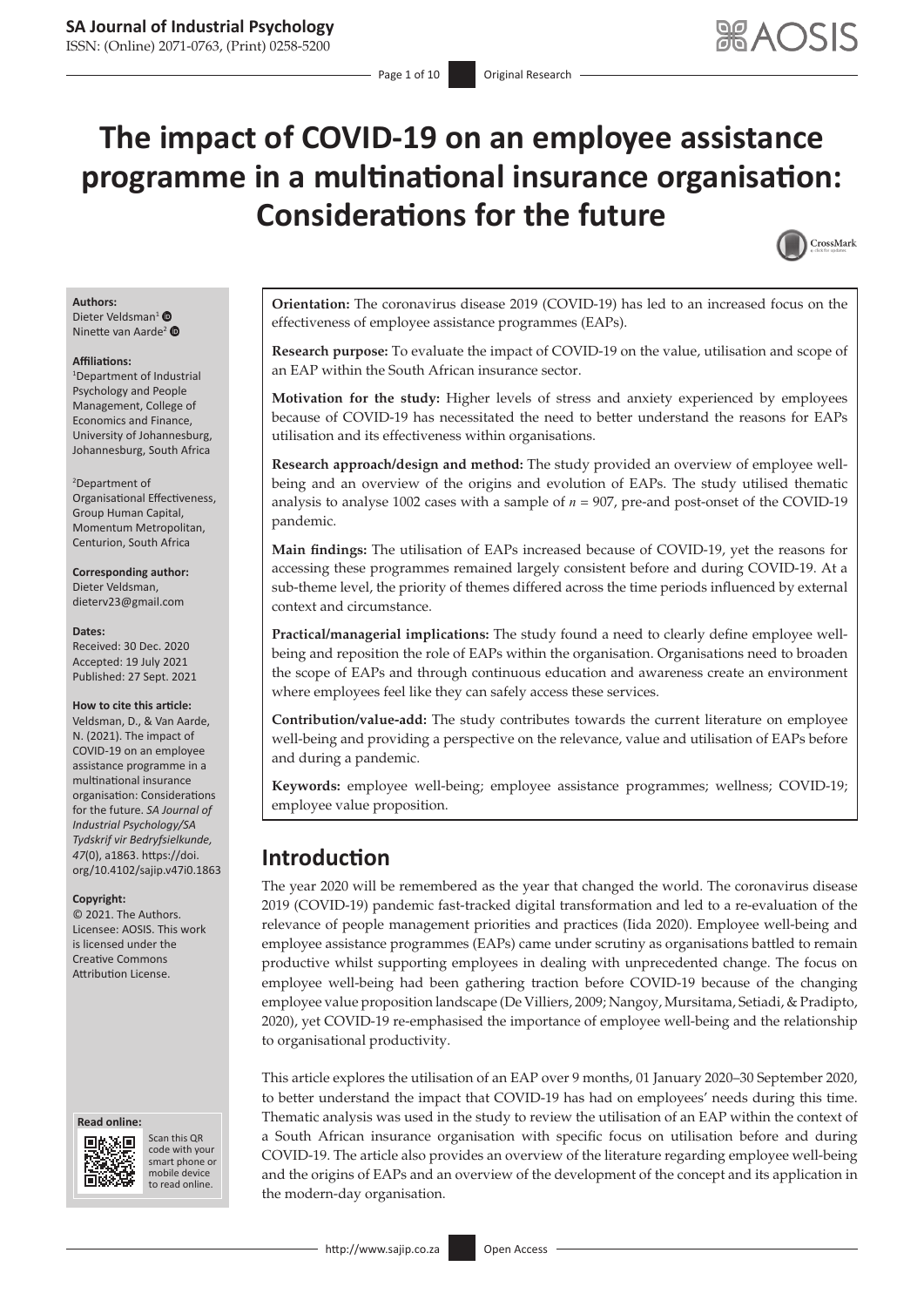# **Conceptualising and defining wellbeing and wellness**

The rise of the knowledge worker as part of the Third Industrial Revolution led to a renewed focus on human capital practices as critical enablers of business performance (Benson & Brown 2007). Borjas (2016) quoted Swiss novelist Max Frisch in stating, 'We wanted workers, but people came instead'. This phrase encapsulates the thinking that influenced people practices from the 1960s onwards when the workforce's wellness became a central theme as an enabler of productivity. Globally, wellness and well-being have become a trillion-dollar industry with a broad focus, ranging from physical to mental and spiritual well-being (Koncul, 2012). The definitions of wellness and well-being, two terms often used interchangeably, stem from the definition of wellness by Dunn (1959) as an integrated method of improvement to maximise the individual potential within a particular environment. It is important to note that this definition does not explicitly refer to a desired state of wellness but rather conceptualises a continuous drive for improvement of a fluctuating state of wellness. In the mid-70s, Hettler (1976) expanded the definition in a model that includes six dimensions of wellness that predominantly focuses on an individual perspective: (1) physical health (body, nutrition, healthy habits), (2) emotional (feelings, emotions, cognitions), (3) employment (work, skills, finances, planning), (4) spiritual (sensitivity, values, self-esteem), (5) social (family, friendships, community) and (6) intellectual (creativity, cognitive, knowledge, independence). This model was later refined to align with the definition provided by the World Health Organisation (WHO) (2010), that wellness is a positive, holistic concept that consists of a multifaceted approach and is not only geared towards the absence of disease but, somewhat, the ability to flourish in different contexts. Su, Tang and Nawijn (2020) described the two dimensions of well-being, which exists in theory: hedonia and eudaimonia. Hedonia is associated with an immediate sensory pleasure, happiness and enjoyment, whilst eudaimonia relates to the result of self-growth and self-actualisation. A notable contribution to the wellness movement is attributed to Travis (1977), who posited that the individual has to take ownership of his or her well-being and made wellness a practical and understandable construct in a publication referred to as *The Wellness Workbook*. This workbook translated the six dimensions articulated by Hettler (1976) into a variety of techniques aimed at building individual self-awareness, to equip individuals to take ownership of their own well-being journeys. With this approach, harmony between body, mind and spirit was seen as the ultimate goal of the well-being journey. Ardell (1979), however, rejected the spiritual influence on holistic well-being and rather focused on body and mind. This approach gathered favour in the 1980s and led to a number of publications in the wellness domain with a strong focus on the physical domain of well-being, largely ignoring mental well-being (Karn, Amarkantak, & Swain, 2017).

# **The impact of geography on defining wellness and well-being**

Geographical location also seems to influence the understanding of wellness (Sheldon & Bushell, 2009). European definitions of wellness have a broader focus on increased pleasure and 'feeling well', giving rise to a 'wellness tourism' industry. This industry includes well-being spas and centres offering non-medical treatments, as well as destinations where tourists can unwind and recuperate, with the goal of 'feeling well'.

This movement expanded to the East, with Asia becoming a strong player in the wellness tourism industry (Heung & Kucukusta, 2013). Commercially, the benefits of well-being on an individual level were popularised by medical aids and insurance companies. Well-being programmes and benefits related to physical wellness and lifestyle choices were conceptualised into reward and loyalty programmes that offer participants benefits if they demonstrate healthy lifestyle choices over time (Aon, 2017). The wearable fitness industry further advanced this perspective by enabling individuals to monitor, track and evaluate their exercise patterns, heartbeat and related metrics, which can be utilised to influence medical aid premiums and life insurance risk profiles. In turn, these programmes provide a multitude of data that can be used to explore and monitor general wellbeing across various dimensions.

The given overview indicates that wellness and well-being are not clearly defined and the difference between the terms is not clear. The lack of clarity is problematic as it leads to limiting views and understanding of these concepts. The literature indicates significant differences between the two terms. Wellness seems to be more associated with physical health, emphasising the adoption of positive health practices and lifestyle choices, with a firm root in medical sciences. In this definition, mental wellness is seen predominantly as a reactive approach to deal with traumatic events instead of a proactive perspective that encourages human flourishing. The term is used in the populist literature and is largely utilised for commercial purposes as part of the wellness tourism industry and to manage risk in the medical aid and insurance domains. According to this definition, feeling well is the goal and this can be attained mainly through a healthy lifestyle. Well-being seems to be a term with its roots in the dimensions identified by Hettler (1976) in terms of mental, financial, physical, spiritual and emotional well-being. Wellbeing also seems to be associated with a continuous journey towards a state rather than reaching a particular goal. In this definition, there is a strong focus on body, mind and spirit as three parts of the equation and all are equally important to achieve equilibrium. This definition seems to be more consistently used in academic literature and has strong origins in psychology and medical sciences. This holistic view of well-being has entered the public domain over recent years, with mental well-being becoming increasingly crucial in the global health narrative to destigmatise mental health conditions in the organisational context.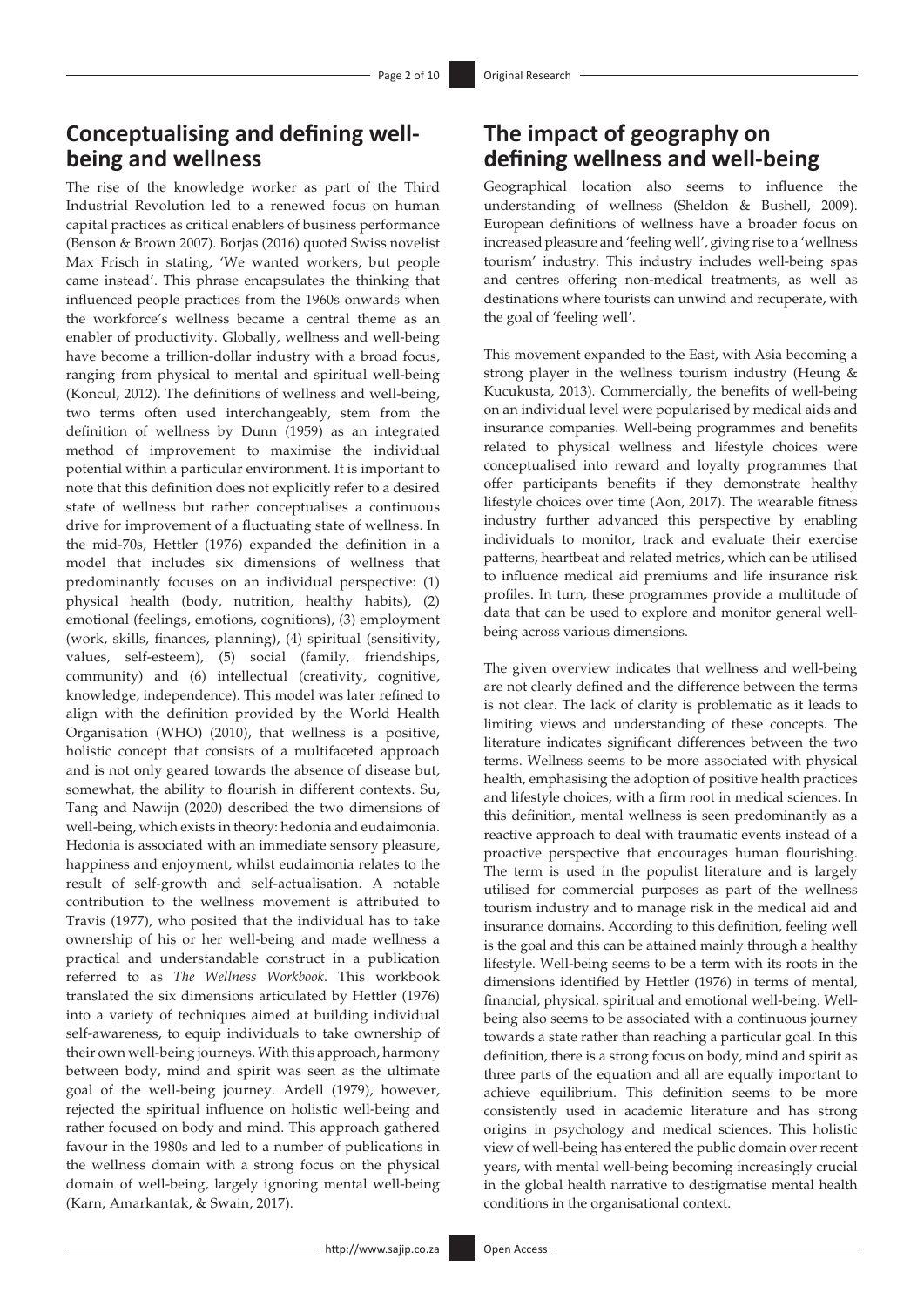**TABLE 1:** Wellness and well-being: Similarities and differences.

| Wellness                                                                                                      |                | Well-being                                                                                                                                                                                          |
|---------------------------------------------------------------------------------------------------------------|----------------|-----------------------------------------------------------------------------------------------------------------------------------------------------------------------------------------------------|
| Strong focus on physical wellness<br>with strong origins in medical<br>sciences                               | Origin         | Strong focus on mind, body, and<br>spirit, with strong origins in both<br>psychology and medical sciences                                                                                           |
| Goal of wellness is to make<br>informed lifestyle choices to feel<br>well, which leads to healthier<br>habits | Outcome        | Level of well-being exists on a<br>continuum between a high level<br>of well-being and illness, with<br>individuals continuously moving<br>along this continuum                                     |
| Responsibility lies with individuals<br>to manage their own wellness<br>through the choices they make         | Responsibility | Responsibility lies with<br>individuals to manage their own<br>well-being; as such, self-<br>awareness is important to better<br>understand the specific aspects<br>of one's own well-being journey |

*Source*: Adapted from Els and De la Rey 2006; Thal and Hudson 2006; Smith and Reid 2018; McMahon, Williams and Tapsell 2010; Hattie, Myers and Sweeney 2004; Macdonald 2005; Kaliatkaitė and Bulotaitė 2014

Note: Please see the full reference list of the article: Veldsman, D., & Van Aarde, N. (2021). The impact of COVID-19 on an employee assistance programme in a multinational insurance organisation: Considerations for the future. SA Journal of Industrial Psychology/SA Tydskrif vir Bedryfsielkunde, 47(0), a1863. [https://doi.org/10.4102/sajip.v47i0.1863,](https://doi.org/10.4102/sajip.v47i0.1863) for more information.

Table 1 summarises the similarities and differences between wellness and well-being from the literature.

This article defines well-being as an individual level construct described through six dimensions that refers to physical, emotional, employment, spiritual, social and intellectual needs. This is in line with the arguments made by Hettler (1976) and assumed that wellness is an important subdimension of overall well-being largely focused on the physical dimension.

# **The scope and contribution of employee assistance programmes in organisations**

The Canadian Centre for Occupational Health and Safety (2020) defines EAPs as a programme provided by an employer or service provider with a focus on addressing the well-being of employees that might be impacting their performance. Even though the purpose, objective and scope of EAPs have changed vastly over time, several beliefs and misconceptions based on the origins of these programmes prevail. Trice and Schonbrunn (1981) stated that EAPs were put in place as a result of social problems, such as alcohol and substance abuse, becoming prevalent in the 1940s post-World War II era. Whilst the intent of employers was to improve the well-being of workers, there was also a strong commercial consideration. The cost of replacing workers had skyrocketed and outweighed the cost associated with implementing support programmes as opposed to disciplinary procedures. Today, most large employers provide some form of assistance to employees in the form of either an in-house or an outsourced EAP (Mattke et al., 2013). The contents of these programmes differ, yet most contain components of mental well-being through the provision of psychological support services and referral methods to provide support in overcoming substance abuse. In general, however, these programmes are designed to deal with issues that have already occurred and are largely seen as a reactive response to impaired well-being. It is important to note the focus of these programmes; whilst they provide assistance to individuals in a time of need, the programmes are designed to do so with a strong focus on optimising employee productivity within a specific employer context, and, as such, are usually short term in nature. EAPs service offerings have been expanded, and, today, most EAPs contain psychological services, financial planning, and support services (including access to short-term financial loans), legal support, trauma counselling, career guidance and a focus on physical wellness through sports clubs and related rewards. During the COVID-19 pandemic organisations have further expanded their offering to include more counselling sessions for employees and their families either free or at a reduced cost, online mental health resources, well-being coaching sessions, more flexible work schedules to take time to recharge, online resources such as webinars, articles, blogs and meditation and mindfulness applications (Ward, 2020). The EAP is usually managed by the human resources department and is predominantly positioned as part of the value offering that responsible employers provide to their employees, executed through line management (Blandin De Chalain 2020).

Employee assistance programmes can be differentiated from traditional mental health programmes through the presence of the following elements (Attride, 2019; Sonnenstuhl & Trice, 2018):

- **• Work focus:** The main reason for the implementation of an EAP is to support employees to be productive in the work context.
- **Manager training and involvement:** Given that managers' positioning enables them to notice and identify well-being challenges, an EAP needs to contain a component of manager training to ensure that managers respond effectively and timeously to issues related to employee well-being.
- **Linkages and referrals:** The EAP should inform employees of the support available in their immediate environment and in the broader community and how to access these services.
- **Anonymity and confidentiality:** The EAP needs to be built upon a foundation of trust between employer and employee and ensure the confidential handling of all cases. Even though the employer might carry the cost on behalf of the employee, this does not entitle the employer to access information related to the nature of the EAP intervention.
- **Short-term focus:** Employee assistance programmes provide short-term support and are not designed for long-term intervention.

The past few years have seen the evolution of EAPs in terms of scope and services to support the changing needs of employees and employers. There are however still challenges with regard to the measurement of EAP effectiveness and barriers towards effective utilisation.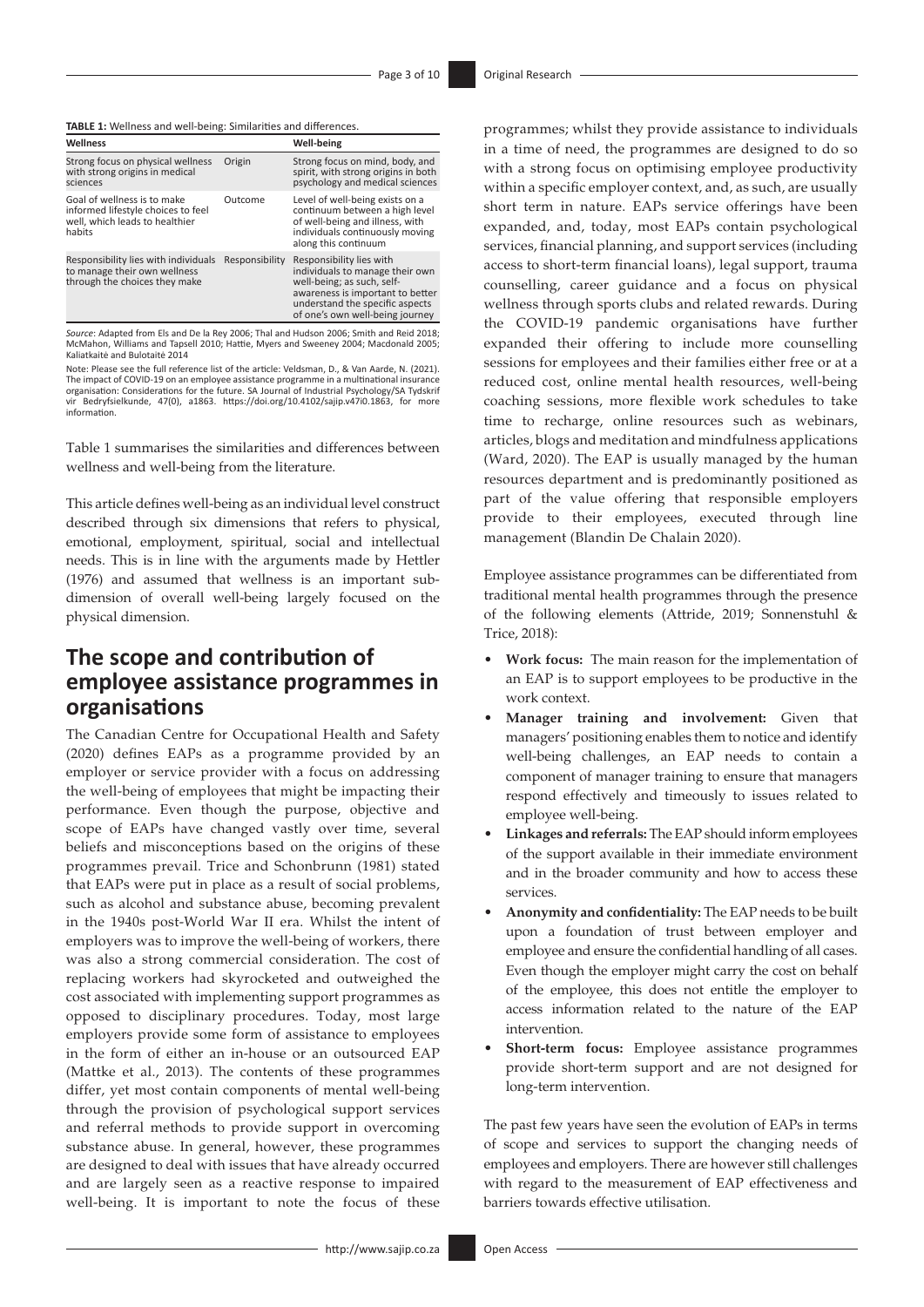# **Challenges influencing the effectiveness of employee assistance programmes**

The evaluation of EAPs value is typically focused on the alignment of the EAP with the organisation's philosophy, vendor performance as it relates to the implementation of the programme, effectiveness of interventions in managing functioning and addressing long-term care requirements and cost effectiveness of the programme (Masi, 1997). The Standards for Employee Assistance Programmes in South Africa (EAPA-SA, 2015) provides criteria for evaluation related to international best practice. These standards relate to the establishment and governance of managing an EAP, linking the EAP outcomes with the organisational outcomes, pricing and financial management, resourcing of the EAP, training and ethical standards of practitioners and the implementation of appropriate interventions. In evaluating the effectiveness of an EAP, limited financial resources, availability and accessibility of data and adhering to confidentiality whilst accessing rich information act as barriers to understand the value provided by the programme (Masi, 1997). The effectiveness of EAPs has also come under scrutiny, not only for commercial reasons but also because of incorrect measures being utilised to measure effectiveness. Predominantly, utilisation is seen as a measure of effectiveness, yet because of the reactive nature of most EAP programmes, high levels of utilisation is an indication of significant challenges within the workforce and as such not a good measure of the effectiveness of an EAP (Wills, 2018). Table 2 provides an overview of challenges experienced in implementing EAPs that impact the perception of their value.

**TABLE 2:** Challenges encountered in implementing employee assistance programmes (EAPs).

| Challenge                                | Description                                                                                                                                                                  |
|------------------------------------------|------------------------------------------------------------------------------------------------------------------------------------------------------------------------------|
| Stigma and stereotyping                  | Perceptions that EAPs are for employees who<br>are 'weak', under-performing or unable to<br>'deal with life'                                                                 |
| Confidentiality and anonymity            | Victimisation of employees who utilise the<br>programme and sharing of information<br>related to personal issues because the<br>employer pays for the service                |
| Organisational culture                   | An organisational culture that does not<br>promote well-being, but rather celebrates<br>'being tough' and 'sticking it out'                                                  |
| Cost and value considerations            | Inability to quantify programme value versus<br>cost considerations and demonstrate a return<br>on investment                                                                |
| Awareness and knowledge of<br>programmes | Lack of programme awareness and what is on<br>offer amongst employees, especially if<br>programmes are not supported through<br>education campaigns and induction practices  |
| Manager incompetence                     | Inability of managers to support employees<br>and guide them towards use of the EAP or<br>else being unaware of the support available to<br>their employees through referral |
| Utilisation of technology                | Lack of utilisation of technology to enable<br>easy access to the services, leading to slow<br>and inefficient manual processes that cannot<br>provide rapid support         |
| Measurement criteria                     | Traditional measures, such as utilisation of<br>programme, are used as measures of success                                                                                   |

*Source*: Adapted from Van Den Bergh 1991; Sonnenstuhl and Trice 2018

Note: Please see the full reference list of the article: Veldsman, D., & Van Aarde, N. (2021). The impact of COVID-19 on an employee assistance programme in a multinational insurance organisation: Considerations for the future. SA Journal of Industrial Psychology/SA Tydskrif vir Bedryfsielkunde, 47(0), a1863. [https://doi.org/10.4102/sajip.v47i0.1863,](https://doi.org/10.4102/sajip.v47i0.1863) for more information.

Despite all these challenges, EAPs have become a key component of most medium to large employers' employee value proposition. With the rise of Covid-19, a renewed focus on EAPs have come to the fore as organisations have aimed to provide support to their employees during this period through current EAP solutions. Higher levels of stress, anxiety and fear had a significant impact on the workforce and EAP were utilised to provide a sense of security and support (Couser, Nation, & Hyde, 2020). Because of lockdown restrictions across the world, many employees were faced with the challenge of working remotely, whilst also home-schooling children and having to support sick family members. All these factors have taken their toll, and even though higher levels of employee stress and anxiety have been reported, organisations have not necessarily seen a higher utilisation of current EAPs (Brooks & Ling 2020).

The purpose of this article is to explore the EAP in a South African insurance organisation to better understand the reasons for utilisation before and during COVID-19 and to gain insight into why employees utilise these support services.

### **History of the employee assistance programmes under study**

The EAP that forms the basis of this study was launched in 2016, in response to the outcomes of an organisational climate survey that identified the need for emotional support for employees. The aim of the EAP included well-being education via monthly newsletters, meal plans, orientation and digital services, as well as a pay-as-you-use offering of counselling and trauma interventions. The employer paid all costs related to the EAP, with employees able to utilise the service free of charge. Employee assistance support was provided through various avenues: telephonic, face-to-face, managerial consultation, trauma debriefing and counselling. The EAP offering allowed self-referral and management referral to services, whilst information and awareness were available without referral, continuously increasing awareness, providing information about the programme and topical issues. To combat the challenges generally associated with EAPs, the organisation and the programme administrators ensured confidentiality and adhered to the relevant professional services' ethical codes. The organisation drove well-being not only through the EAP but also through its culture, communication, leadership and employee value proposition. The programme has seen steady utilisation since 2016 and frequent awareness campaigns were utilised to help employees understand what services were available and how to utilise these. The organisation enhanced the scope of the EAP in 2018 to include well-being-related interventions through the establishment of an integrated employee value proposition framework as part of the broader human capital strategy. The framework drove compelling workplace experiences through various levers that attract and retain employees and position well-being as critical enablers of employee productivity and experience. The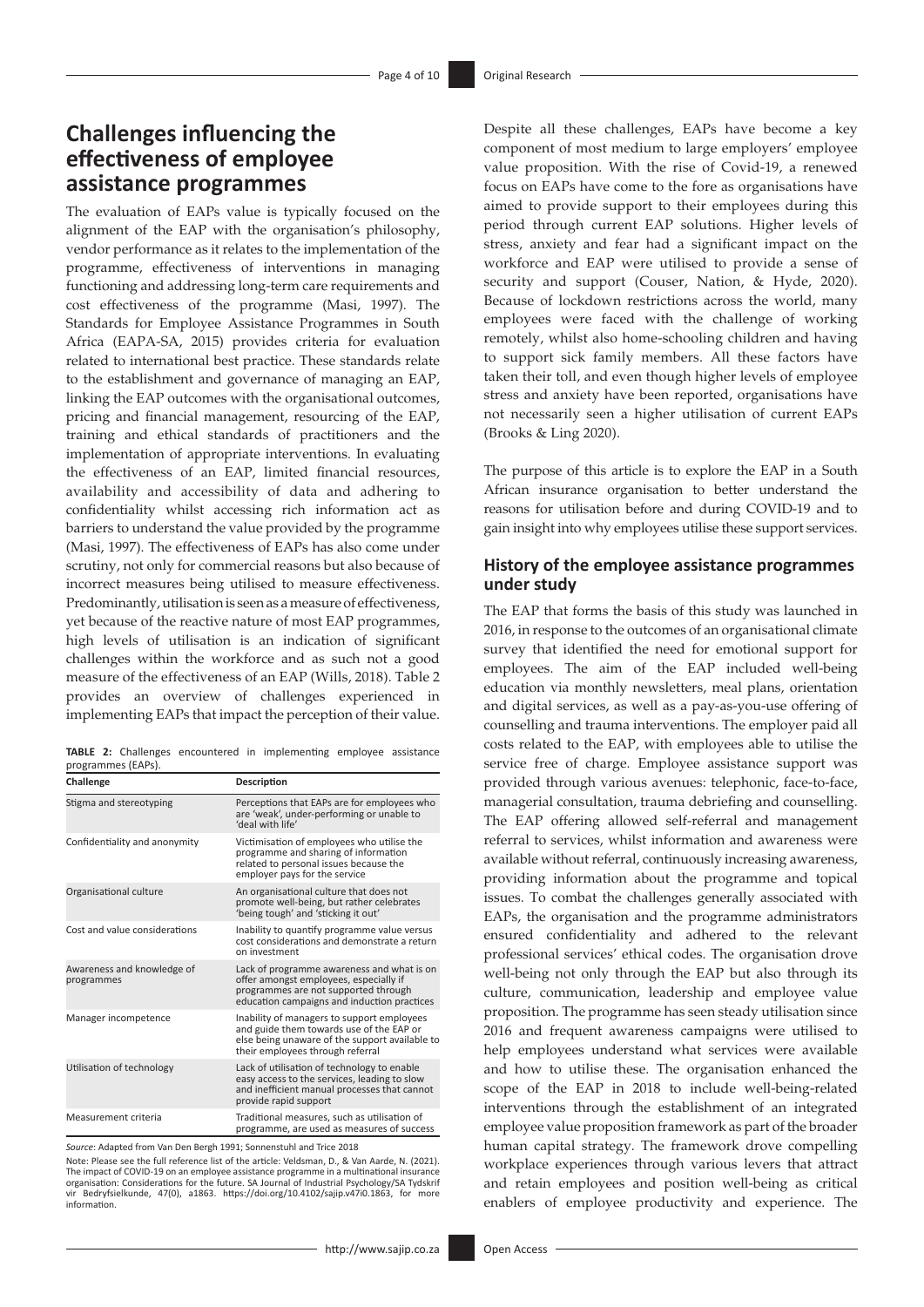broadening of scope included a shift in the EAP's focus to more preventative care, whilst also dealing with problems already presenting within the workforce and covered aspects of financial, emotional, spiritual and physical well-being.

At the time of the study, the EAP was well established within the organisation and integrated into a variety of human capital practices.

### **Research design**

### **Research approach and setting**

The research explored an in-house EAP utilisation in a South African insurance organisation over 9 months, 01 January 2020–30 September 2020, during the COVID-19 pandemic. The organisation employs *n* = 16 207 employees and has offices in South Africa, Lesotho, Namibia, Botswana, Ghana and the United Kingdom. The focus of the research was on the company's South African operations (*n* = 10 017 employees), as the EAP was limited to that geographical area. The study evaluated the relevance of the EAP to derive insights pertaining to critical considerations for future practice.

### **Research method**

A qualitative research method was adopted and raw secondary data were obtained from the organisation over the period from 01 January 2020 to 30 September 2020. Data were collected during three designated periods to better understand themes before and after the onset of COVID-19. For this research, the onset of COVID-19 was specified as March 2020, when South Africa went into the first Level 5 lockdown. It was assumed that the impact on EAPs would be most evident once the lockdown period had been announced. Figure 1 indicates the three periods of data gathering according to the pre-and post-lockdown, referred to as T1, T2 and T3.

### **Research questions**

Within this context, the study aimed to answer the following research questions as it related to the EAP and research setting:

- What are the reasons for employees utilising the EAP?
- Has COVID-19 impacted the reasons why employees utilise the organisational EAP?
- Has COVID-19 resulted in a rise in utilisation of EAP services?



### **Description of the sample**

The sample consisted of 907 employees who utilised the EAP over a 9-month period, which yielded 1 002 instances where employees utilised the EAP, referred to as cases. The sample's age distribution was as follows: 196 employees aged 21–30, 376 employees aged 31–40, 226 employees aged 41–50, 82 employees aged 51–60 and 9 employees older than 61; 18 employees did not disclose their age. The gender distribution of the sample was 684 women and 223 men. The marital status of the sample was: 470 single, 323 married, 61 divorced, 7 widowed, 38 identified as 'Other', and one separated; 7 chose not to disclose their marital status. To protect the anonymity of the employees who had utilised the programme, no identifying information was recorded.

### **Analysis of data**

Secondary data, in the form of anonymised case notes, was used for the analysis with the informed consent of participants to utilise the information for research purposes. Ethical standards with regard to the accessing, utilisation and storage of information were followed as outlined by Barnhill and Barnhill (2014). Thematic analysis was utilised to interpret the data aligned with the research question. Thematic analysis refers to the identification, analysis and interpretation of patterns from qualitative data and organising the data into meaningful themes (Terry, Hayfield, Clarke, & Braun, 2017). A five-phase approach was followed as described by Clarke and Braun (2014):

• Phase 1: Familiarisation of the data

This phase entailed the immersive process of working through the detailed case notes and transcripts. For this study, the case notes from the EAP sessions were utilised with permission from participants and the organisation.

• Phase 2: Generation of codes

Coding techniques were applied to identify similarities and patterns within the data across the different cases and points of time. Coding was used to group similarities that serve as input into the identification of themes.

• Phase 3: Searching for themes

Initial themes were developed from the codes identified in phase 2 and further expanded to sub-themes encapsulated in these themes.

• Phase 4: Review

Themes were reviewed in line with the original data set to clarify meaning in relation to the research question.

• Phase 5: Develop naming conventions for the themes The essence of the themes was described through short statements of meaning.

To control for bias, the researchers also cross-validated identified themes with participants in an attempt to ensure that information was interpreted in a believable manner. As a limitation of qualitative research, generalisability of the information to other areas should be treated with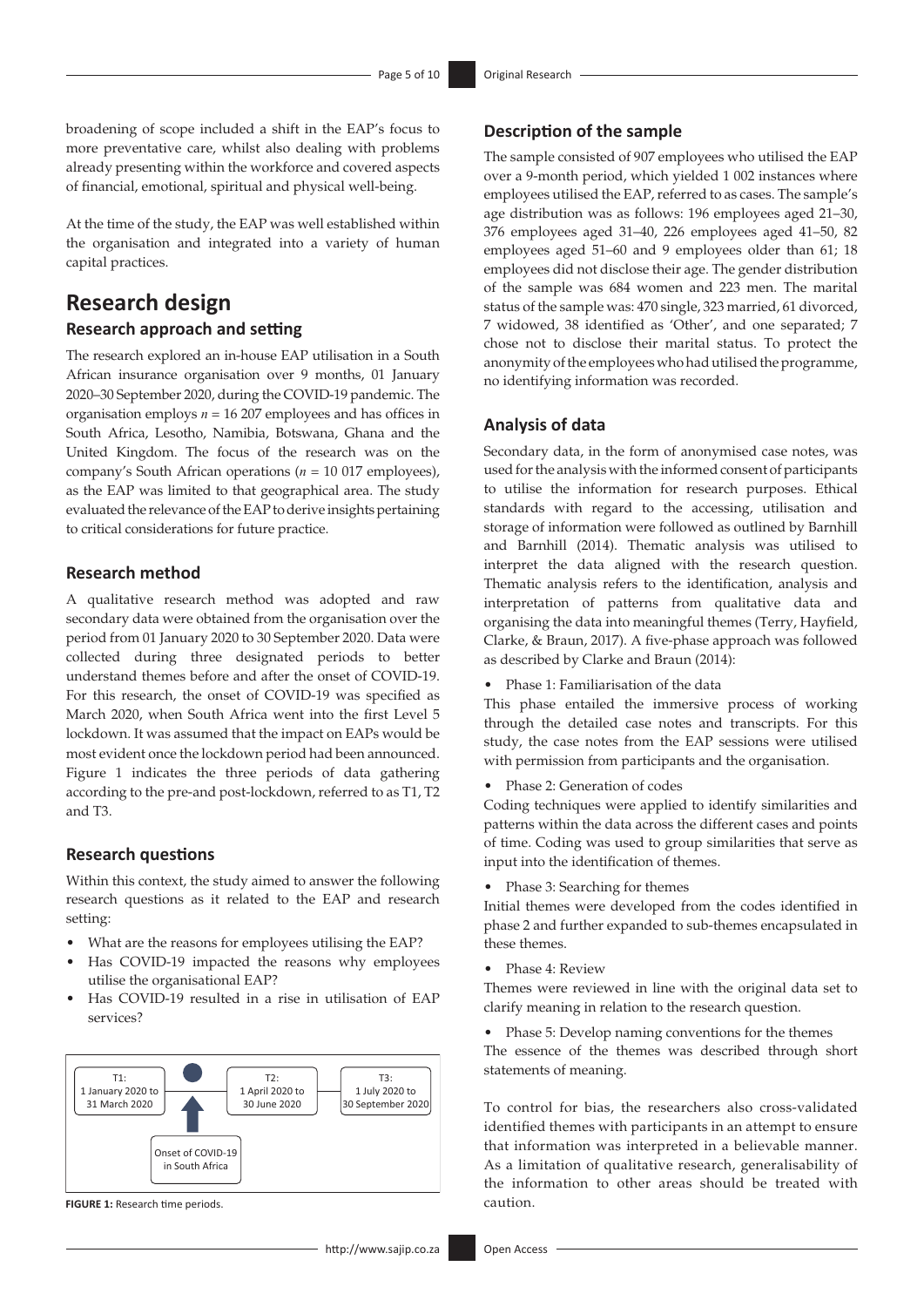# **Findings**

Analysing and comparing the utilisation of the EAP over 9 months, divided into three periods highlighted the key themes. T1, ending 31 March 2020, represents the utilisation of the programme pre-COVID-19, whilst T2 and T3 represent data gathered during the COVID-19 lockdown during the national state of disaster in South Africa. From 01 January 2020 to 30 September 2020, 1002 EAP cases were reported, and 907 employees utilised the EAP, indicating that some employees utilised multiple services or services over multiple reporting periods. Through the coding exercise, the data were grouped into clusters of themes that related to the specific reason why employees sought support through the EAP. Table 3 highlights the different themes extracted from the data:

Table 4, indicates the utilisation of services per number of cases, using the themes as identified in Table 3. In the context of this study a case refers to an instance where an employee accesses and utilises EAP services.

The top five themes for T1 were: *Relationships* (22%), *family* (19%), *psychological well-being* (18%), *work-related* (14%) and *trauma* (11%). These themes accounted for 84% of cases for this period, and it was notable that family- and relationshiprelated matters made up a significant portion of cases in T1. *Work-related* (21%), *relationships* (13%), *family* (12%), *psychological well-being* (12%) and *COVID-19* (12%) were

#### **TABLE 3:** Overview of themes identified.

| <b>Theme</b>                             | Description                                                                                                                                                                                                                    |
|------------------------------------------|--------------------------------------------------------------------------------------------------------------------------------------------------------------------------------------------------------------------------------|
| Relationships                            | This theme described cases related to personal<br>relationship, divorce, marital conflicts and<br>experiences of domestic violence.                                                                                            |
| Family                                   | The family theme referred to cases that involved<br>family members, child behavioural problems, child<br>educational problems, parental guidance issues,<br>family member illness and extended family issues.                  |
| Psychological well-being                 | The psychological well-being theme referred to<br>instance of depression, panic attacks, life adjustment<br>issues, anger management and psychiatric<br>requirements.                                                          |
| Work related                             | This theme referred to employee performance<br>issues, adjustments to role or change, managerial<br>challenges, burnout because of work-related<br>pressure, work overload, disciplinary issues and<br>performance challenges. |
| Trauma                                   | The trauma theme related to incidents such as<br>robbery, hijacking, rape, house breaking and car<br>accidents.                                                                                                                |
| Coronavirus disease 2019<br>$(COVID-19)$ | This theme referred to instances of fear of self or<br>significant other contracting the disease, dealing<br>with COVID-related anxiety, grief and containment of<br>employees testing positive.                               |
| Legal                                    | This theme referred to issues related to legal advice<br>and support.                                                                                                                                                          |
| Health and lifestyle                     | This theme described instances of health and<br>lifestyle advice, guidance and counselling.                                                                                                                                    |
| Financial                                | The financial theme referred to debt counselling,<br>financial advice and basic financial literacy issues.                                                                                                                     |
| Addiction                                | The addiction theme referred to instances of<br>substance abuse and addictive behaviour.                                                                                                                                       |
| Information                              | This theme referred to general informational queries<br>where employees utilised the employee assistance<br>programme to gain further knowledge to services<br>that are provided.                                              |
| Other                                    | This theme was utilised to describe cases that did<br>not fall into the themes above or only occurred once<br>during the period.                                                                                               |

the top five themes for T2, indicating the emergence of COVID-19-related cases. For the purposes of the study, COVID-19-related cases were instances where support was sought as a direct result of the lockdown during COVID-19. T3 showed a significant increase in the number of employees utilising the EAP compared with T1 and T2. The leading themes in T3 were *family* (17%), *psychological well-being* (16%), *trauma* (15%), *COVID-19* (15%), and *workrelated* (12%).

Throughout the three periods, *family*, *psychological well-being*, and *work-related* were the most prevalent themes, indicating that psychological and mental well-being remained critical to employee well-being in managing work demands. COVID-19 emerged as a theme in T2 (12% of cases), and, in T3, 15% of cases indicated a need for the EAP to provide COVID-19 related support.

The themes depicted in Table 5 indicate a shift in the type of cases related to the themes at a sub-theme level. *Family*,

**TABLE** 4: Frequency of themes per period

| $$<br>o, anomos por<br><b>Themes</b> | Cases          | $\frac{0}{0}$  |
|--------------------------------------|----------------|----------------|
| T1: January 2020-March 2020          |                |                |
| Relationships                        | 69             | 22             |
| Family                               | 58             | 19             |
| Psychological well-being             | 55             | 18             |
| Work-related                         | 42             | 14             |
| Trauma                               | 33             | 11             |
| Legal                                | 26             | 8              |
| Health and lifestyle                 | 12             | $\overline{4}$ |
| Financial                            | 6              | $\overline{2}$ |
| Addiction                            | $\overline{4}$ | $\overline{1}$ |
| Information                          | $\overline{2}$ | $\mathbf{1}$   |
| Other                                | $\overline{2}$ | $\overline{1}$ |
| <b>Total</b>                         | 309            | 100            |
| T2: April 2020-June 2020             |                |                |
| Work-related                         | 57             | 21             |
| Relationships                        | 34             | 13             |
| Family                               | 33             | 12             |
| Psychological well-being             | 33             | 12             |
| Coronavirus disease 2019 (COVID-19)  | 32             | 12             |
| Health and lifestyle                 | 31             | 11             |
| Legal                                | 19             | $\overline{7}$ |
| Trauma                               | 18             | $\overline{7}$ |
| Information                          | 9              | 3              |
| Financial                            | $\overline{2}$ | $\mathbf{1}$   |
| Other                                | 3              | $\mathbf{1}$   |
| <b>Total</b>                         | 271            | 100            |
| T3: July 2020-September 2020         |                |                |
| Family                               | 73             | 17             |
| Psychological well-being             | 68             | 16             |
| <b>Trauma</b>                        | 65             | 15             |
| COVID-19                             | 63             | 15             |
| Work-related                         | 52             | 12             |
| Relationships                        | 45             | 11             |
| Legal                                | 19             | 5              |
| Financial                            | 9              | $\overline{2}$ |
| Information                          | 8              | $\overline{2}$ |
| Health and lifestyle                 | 8              | $\overline{2}$ |
| Other                                | 12             | 3              |
| <b>Total</b>                         | 422            | 100            |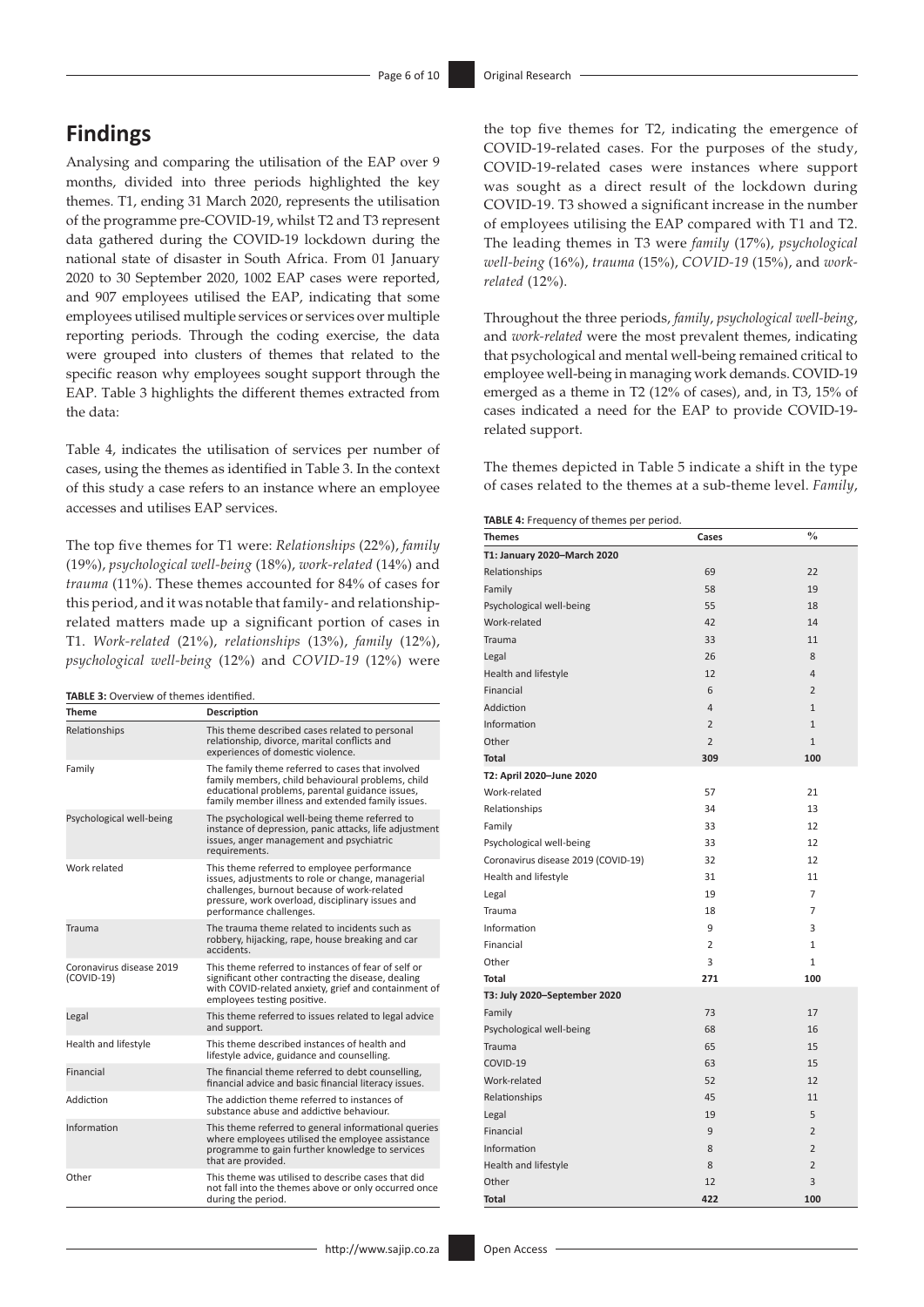| <b>Theme</b>                                | T1           |                                               |                |                | <b>T2</b>                                        |              |                | T <sub>3</sub>                                   |                |  |
|---------------------------------------------|--------------|-----------------------------------------------|----------------|----------------|--------------------------------------------------|--------------|----------------|--------------------------------------------------|----------------|--|
|                                             |              | Rank Sub-theme                                | Cases          | Rank           | Sub-Theme                                        | Cases        | Rank           | Sub-theme                                        | Cases          |  |
| Relationships                               | $\mathbf{1}$ | Personal relationship                         | 30             | $\overline{2}$ | Personal relationship                            | 17           |                |                                                  |                |  |
|                                             |              | <b>Divorces</b>                               | 15             |                | <b>Marital conflicts</b>                         | 6            |                |                                                  |                |  |
|                                             |              | <b>Marital conflicts</b>                      | 11             |                | <b>Divorces</b>                                  | 5            |                |                                                  |                |  |
|                                             |              | Domestic violence                             | 5              |                | Domestic violence                                | 3            |                |                                                  |                |  |
| Family                                      | 2            | Family member-related                         | 23             | 3              | Family member related                            | 16           | $\mathbf{1}$   | Family member-related                            | 36             |  |
|                                             |              | Child behavioural problems                    | 8              |                | Parental guidance                                | 6            |                | Child behavioural problems                       | 14             |  |
|                                             |              | Child behavioural/ educational                | $\overline{7}$ |                | Child behavioural problems                       | 3            |                | Family member illness                            | 10             |  |
|                                             |              | <b>Extended family issues</b>                 | $\overline{7}$ |                | <b>Extended family issues</b>                    | 3            |                | Child behaviour/education                        | 4              |  |
| Psychological<br>well-being                 | 3            | Depression                                    | 40             | $\overline{4}$ | Depression                                       | 23           | $\overline{2}$ | Depression                                       | 37             |  |
|                                             |              | Panic attacks                                 | 6              |                | Phase of life/adjustment<br>issues               | 5            |                | Phase of life/adjustment issues                  | 15             |  |
|                                             |              | Phase of life/adjustment issues               | 5              |                | Panic attacks                                    | 3            |                | Panic attacks                                    | $\overline{7}$ |  |
|                                             |              | Anger management                              | 2              |                | Anger management                                 | $\mathbf{1}$ |                | Psychiatric assessment<br>required               | 3              |  |
| Work related                                | 4            | Performance issues                            | 10             | $\mathbf{1}$   | Managerial consultancy                           | 8            | 5              | Burn out                                         | $\overline{7}$ |  |
|                                             |              | Adjustment to change in personal<br>work role | $\overline{4}$ |                | Performance issues                               | 8            |                | Work overload                                    | 7              |  |
|                                             |              | Performance management                        | 4              |                | Lack of focus/concentration                      | 6            |                | Conflict with manager                            | 5              |  |
|                                             |              | Work performance                              | 3              |                | Disciplinary issues                              | 5            |                | Lack of focus/concentration                      | 5              |  |
| Trauma                                      | 5            | Personal                                      | 11             |                |                                                  |              | 3              | Personal                                         | 40             |  |
|                                             |              | Robbery                                       | $\overline{7}$ |                |                                                  |              |                | Robbery                                          | 5              |  |
|                                             |              | Hijacking                                     | 4              |                |                                                  |              |                | House breaking                                   | Δ              |  |
|                                             |              | Rape                                          | $\overline{4}$ |                |                                                  |              |                | Car accident                                     | 3              |  |
| Coronavirus<br>disease 2019<br>$(COVID-19)$ |              |                                               |                | 5              | Fear of self or significant<br>other contracting | 11           | 4              | <b>Tested Positive</b>                           | 28             |  |
|                                             |              |                                               |                |                | Tested positive                                  | 11           |                | Anxiety                                          | 11             |  |
|                                             |              |                                               |                |                | Poor coping skills                               | 3            |                | Fear of self or significant other<br>contracting | 6              |  |
|                                             |              |                                               |                |                | COVID-19-related grief                           | 2            |                | Poor coping skills                               | 5              |  |

### **TABLE 5:** Top five themes and sub-themes per period.

although relatively consistent, showed that, postlockdown, more cases related to parental guidance and family member illness occurred. This may be as a result of parents being confronted with home-schooling children (who were unable to attend school) whilst working from home, as well as the effects of COVID-19 on families, with employees battling to cope with the uncertainty of supporting family members through the disease. The subthemes of COVID-19 shifted from *fear of testing positive* and *testing positive* as the most frequent cases in T2 to *testing positive* and *anxiety* in T3, indicating changes in the support required.

The theme *psychological well-being* remained relatively similar across periods; however, it is notable that *depression* consistently represented most cases within this theme, evidencing the need for psychological services as part of the EAP. Within the context of this theme, however, it should be observed that the perception that the EAP focuses only on psychological or counselling-related services could have led to the high prevalence of these type of cases, as employees were not always aware of the 'non-traditional' services offered by the programme. The *work-related* theme showed the most movement in terms of the sub-themes representing the type of support required by employees. *Work-related* cases predominantly centred on *performance* in T1, whilst the cases in T2 reflected *lack of focus/concentration* and *disciplinary issues* as new themes. The change in cases might be attributable to the change

associated with the lockdown and the reality of COVID-19 as managers adapted to managing remotely and employees adapted to working remotely. T3 showed *burnout* and *workload* as the top two sub-themes, illustrating possible work strain and the effects of working and the disintegration of traditional work/home boundaries. *Trauma* was in the top five themes for T1 and T3, with similar sub-themes as *Personal*. For T1 to T2, there seemed to be a strong initial rise in *health and lifestyle*-related issues; however, this trend seemed to return to similar levels than experienced previously in T3. This could indicate some initial struggles with employees adapting to work boundaries whilst working remotely and not balancing work and family life. With regard to *trauma*, it is evident that, whilst there was an initial decrease in trauma-related issues between T1 and T2, a significant rise in cases was evident in T3. This could have been because of the initial lockdown restricting movement in T2 and a decrease in trauma-related incidents such as robbery, hijacking and car accidents. In T3, however, this situation seemed to change, with a significant increase in personal traumarelated incidents, which could be because of employees returning to the workplace whilst also starting to commute and move around more freely under the relaxed lockdown conditions. As expected, the incidence of financial matters remained consistent, given the fact that the organisation continued to pay full salaries to all employees during lockdown.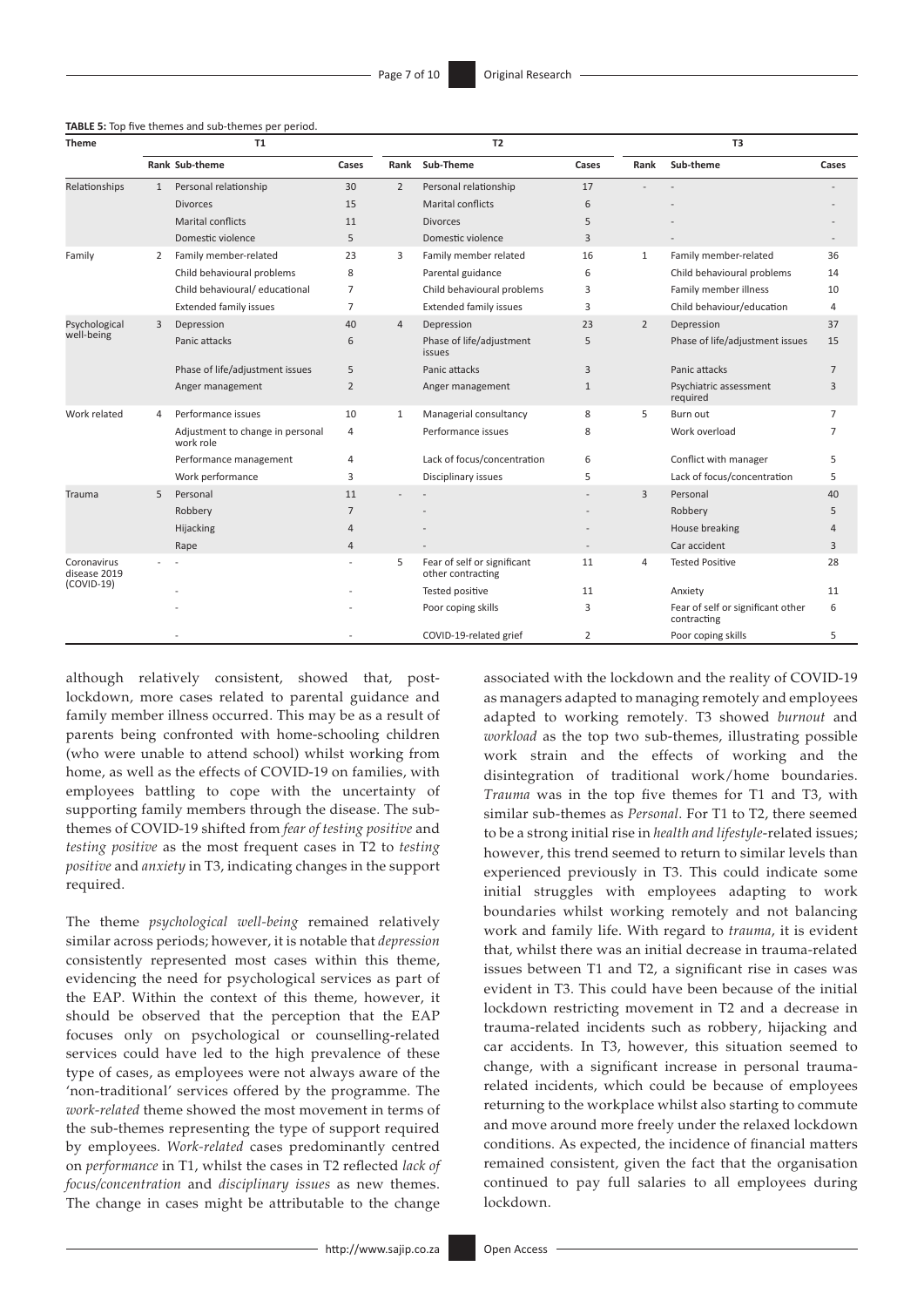Table 5 provides a summary of the top five sub-themes related to the primary themes described here. Even though some consistency exists in terms of the top five primary themes that manifested, there seem to be differences in priority and number of cases identified across the three time periods. As expected, COVID-19-related matters were more prevalent in T2 and T3, because of the rise in uncertainty, the increased number of positive cases and the impact of lockdown on the workforce.

### **Discussion**

A significant change in the number of cases was observed across the three time periods. In T2, which was immediately after the lockdown was announced, the number of cases declined, yet a significant increase in T3 led to the conclusion that the impact of COVID-19 on the holistic well-being of employees was still in its infancy, and it is expected that more cases directly related to or associated with COVID-19 will arise in future.

It seems that the themes of *psychological well-being*, *family*, *relationships* and *work-related* matters remained prevalent throughout the three-time periods. The decline of traumarelated matters in T2 was ascribed to employees' reduced physical movements under lockdown Level 5's restrictions. The impact of COVID-19 is evident, not only in COVID-19 related cases but also in the rise in *family*, *work-related* and *psychological well-being* cases in T3. This trend indicates that the impact of COVID-19 will be far-reaching, beyond just the immediate impact of loss of life and inability of employees to be productive whilst ill. Surprisingly, no increase in domestic violence cases was identified from T1 to T3, despite the national increase in gender-based violence cases (Shoba, 2020). However, it is known that these cases often remain unreported, and the lack of visible cases does not imply that this issue is not prevalent in the organisation and the situation should be monitored closely going forward. The data for T3 also indicate that burnout and managerial conflict are becoming prevalent from a work-related perspective. This could indicate that the impact of remote work will significantly impact the workforce in the future and that workload needs to be monitored and planned differently. Managerial skills and styles will also come under scrutiny with the changing requirements of managing a hybrid or even fully remote workforce. Mental well-being, specifically depression and anxiety, occurred consistently across all three time periods, which will remain an important consideration for employers.

The study set out to answer the following research questions:

### **Research Question 1: What are the reasons for employees utilising the employee assistance programme?**

The study found that employees utilised the EAP for a variety of reasons. The study identified 12 themes that describe the reasons why employees utilised the programme. The themes of *relationships, family, psychological well-being, work-related, trauma, legal, health and lifestyle, financial, addiction, information* 

and *other* were found consistently across all three time periods. For T2 and T3, an additional theme specifically related to COVID-19 reasons was also identified.

### **Research Question 2: Has COVID-19 impacted the reasons why employees utilise the organisational employee assistance programme?**

The study showed some consistency with regard to the reasons why employees utilised the EAP, even after the onset of the pandemic. As a result of COVID-19, additional reasons emerged with regard to why employees utilised the EAP. The study also showcased that at a sub-theme level, there was some consistency of the types of reasons why employees utilised the EAP across all three time periods. The prevalence of cases however differed, and this could be because of external circumstance because of the pandemic, for example, less cases related to hijackings in T2 and T3 as a result of limited commuting because of lockdowns.

### **Research Question 3: Has COVID-19 resulted in a rise in utilisation of support services?**

The data showed a decline in utilisation in T2, followed by an increase in T3. This may be because of employees focussing inward, adjusting and coping with the immediate change associated with the Level 5 lockdown. This could also imply that employees believed that the impact of COVID-19 would be temporary, and, within the first 3 months, still tried to cope with the immediate changes that working from home entailed. There was a consistent increase in the utilisation of support services related to COVID-19 in T3, with cases increasing by almost 98%. Therefore, it can be concluded that COVID-19 resulted in an increased need and utilisation of support services in both COVID-19-specific and other related cases. It can also be concluded that COVID-19 could potentially give rise to more cases, given the impact that COVID-19 will have on the South African economy and the additional stress and anxiety that employees need to deal with as a result.

## **Recommendations for future research**

The study confirmed that the need for services is increasing steadily as employees adjust to life and work in a COVID-19 world. EAPs need to be aligned to employees' changing requirements dealing with the demands and additional strain brought forth by the pandemic. Services related to psychological and mental well-being remain critical, yet an increase in services related to trauma and dealing with family issues and associated responsibilities need to be enhanced. The ability of the EAP to address potential cases of burnout also requires additional focus, through preventative education and equipping leaders and managers to identify cases of burn-out.

From a practical perspective, the study highlights the need to relook the EAP scope whilst also building on the current services offered to employees. Administrators of the EAP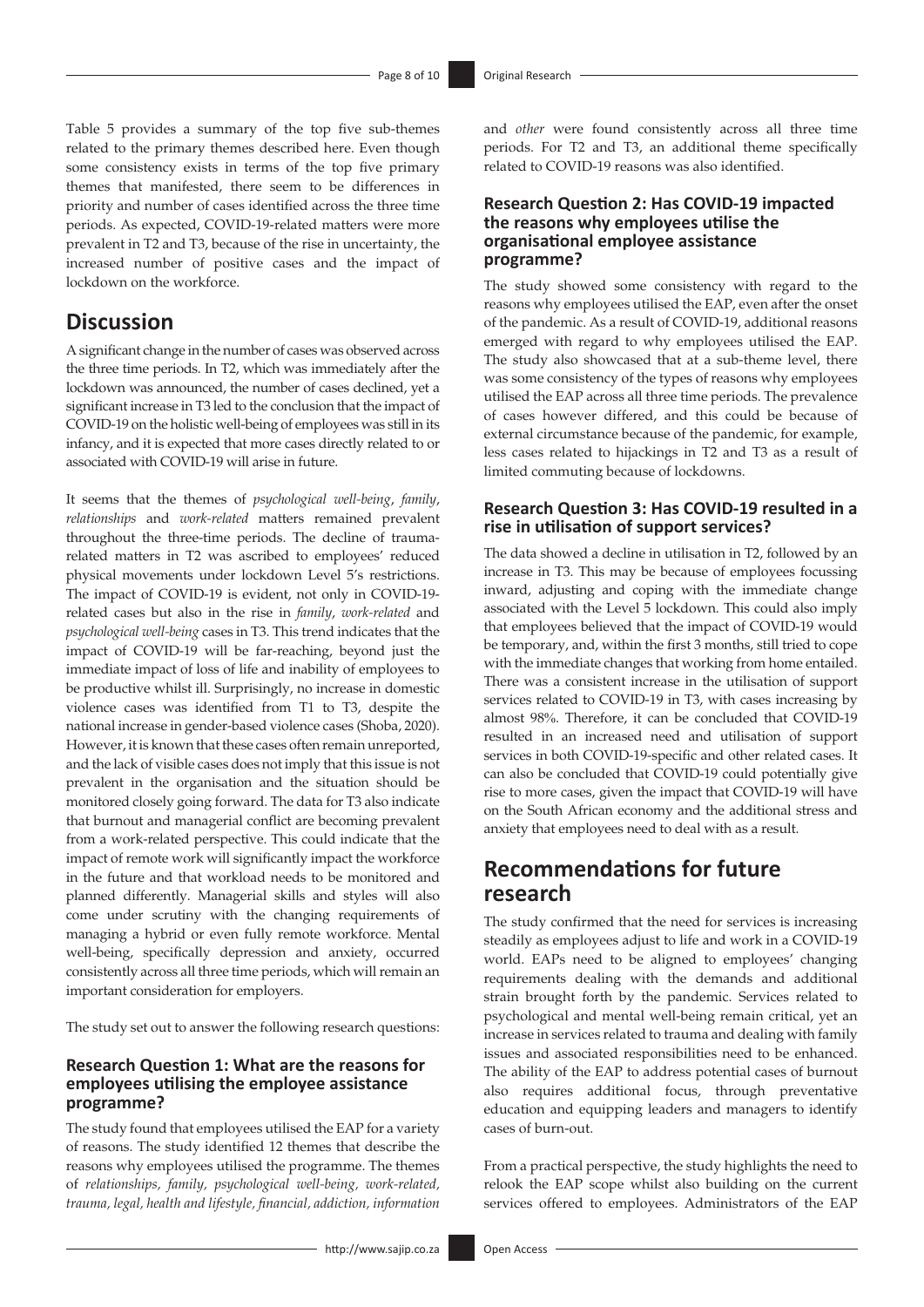should partner with other service providers to ensure that a broader scope of services is made available to employees. The utilisation of the EAPs remains low, which could indicate that employee education and manager training are not effective in helping employees to understand the role of the EAP in their well-being. As highlighted by the literature, this could indicate that the stigma associated with EAPs is still evident and that organisations will have to focus on promoting use of the EAP and educate employees regarding its value in the workplace.

### **Limitations**

The study focused on only one organisation in the South African context; as such, the generalisability of the findings is limited. The study also only focused on three points in time over a 9-month period. Future studies should be extended to include more data over time, especially as South Africa enters additional waves of COVID-19. The study should also be repeated in other organisations, to determine if the findings are similar for organisations of different sizes and in other industries. As the sample of this study consisted of a predominantly professional services workforce, it is recommended that the study be replicated in organisations with more blue-collar employees, to evaluate how the utilisation of an EAP changes over time in such a context.

### **Conclusion**

The purpose of this study was to explore the utilisation and relevance of an EAP at three designated points in time before and after COVID-19 lockdown in a multinational insurance organisation. The study found significant changes in how the EAP was utilised in these periods, as well as significant variations in the volume and types of cases. The study also reflected on the literature related to EAPs and the limitations currently inhibiting the effectiveness of EAPs. In conclusion, it is recommended that going forward organisations should increase the scope of their EAP and adopt a holistic approach to wellbeing, one that goes beyond the parameters of traditional wellness programmes and incorporates services specific to dealing with the difficulties arising from the pandemic.

# **Acknowledgements**

### **Competing interests**

The authors declare that they have no financial or personal relationships that may have inappropriately influenced them in writing this article.

### **Authors' contributions**

D.V. and N.v.A. both contributed equally to this work.

### **Ethical considerations**

This article followed all ethical standards for research without direct contact with human or animal subjects.

### **Funding information**

This research received no specific grant from any funding agency in the public, commercial, or not-for-profit sectors.

### **Data availability**

Data sharing is not applicable to this article as no new data were created or analysed in this study.

### **Disclaimer**

The views and opinions expressed in this article are those of the authors and do not necessarily reflect the official policy or position of any affiliated agency of the authors.

### **References**

- Aon. (2017). *Healthcare and medical aid*. Retrieved from [https://aon.co.za/HRS\\_](https://aon.co.za/HRS_HealthcareAndMedicalAid.aspx) [HealthcareAndMedicalAid.aspx](https://aon.co.za/HRS_HealthcareAndMedicalAid.aspx)
- Ardell, D.B. (1979). *High level wellness, an alternative to doctors, drugs, and disease*. New York, NY: Bantam Books.
- Attridge, M. (2019). A global perspective on promoting workplace mental health and the role of employee assistance programs. *American Journal of Health Promotion*, *34*(4), 622–627.<https://doi.org/10.1177/0890117119838101c>
- Barnhill, G.D., & Barnhill, E.A. (2014). Data security in qualitative research. In M. Chesnay (Ed.), *Nursing research using data analysis: Qualitative designs and methods in nursing* (pp. 11–18), New York, NY: Springer Publishing Company.
- Benson, J., & Brown, M. (2007). Knowledge workers: What keeps them committed; what turns them away. *Work, Employment and Society, 21*(1), 121–141. [https://](https://doi.org/10.1177/0950017007073623) [doi.org/10.1177/0950017007073623](https://doi.org/10.1177/0950017007073623)
- Blandin De Chalain, C.C. (2020). *The role of managers in employee assistance programmes: A case study* [Doctoral dissertation]. Retrieved from [https://](https://repository.nwu.ac.za/handle/10394/34700) [repository.nwu.ac.za/handle/10394/34700](https://repository.nwu.ac.za/handle/10394/34700)
- Borjas, G.J. (2016). *We wanted workers: Unravelling the immigration narrative*. New York, NY: W.W. Norton & Company.
- Brooks, C.D., & Ling, J. (2020). "Are We Doing Enough": An examination of the utilization of employee assistance programs to support the mental health needs of employees during the COVID-19 pandemic. *Journal of Insurance Regulation, 39*(8), 1–34.
- Clarke, V., & Braun, V. (2014). Thematic analysis. In *Encyclopaedia of critical psychology* (pp. 1947–1952). New York, NY: Springer.
- Couser, G.P., Nation, J.L., & Hyde, M.A. (2020). Employee assistance program response and evolution in light of covid-19 pandemic. *Journal of Workplace Behavioral Health*, 1–16. <https://doi.org/10.1080/15555240.2020.1821206>
- De Villiers, M. (2009). *The relationship between employee wellness and career anchors* [Doctoral dissertation]. Retrieved from<http://hdl.handle.net/10500/2622>
- Dunn, H.L. (1959). High-level wellness for man and society. *American Journal of Public Health and the Nation's Health, 49*(6), 786–792. [https://doi.org/10.2105/](https://doi.org/10.2105/AJPH.49.6.786) [AJPH.49.6.786](https://doi.org/10.2105/AJPH.49.6.786)
- Els, D.A., & De la Rey, R.P. (2006). Developing a holistic wellness model. *SA Journal of Human Resource Management, 4*(2), 46–56. [https://doi.org/10.4102/sajhrm.](https://doi.org/10.4102/sajhrm.v4i2.86) [v4i2.86](https://doi.org/10.4102/sajhrm.v4i2.86)
- Employee Assistance Programs (EAP). (2020, February 06). *Canadian Centre for Occupational Health and Safety*. Retrieved from [https://www.ccohs.ca/](https://www.ccohs.ca/oshanswers/hsprograms/eap.html) [oshanswers/hsprograms/eap.html](https://www.ccohs.ca/oshanswers/hsprograms/eap.html)
- Hattie, J.A., Myers, J.E., & Sweeney, T.J. (2004). A factor structure of wellness: Theory, assessment, analysis, and practice. *Journal of Counseling & Development, 82*(3), 354–364.<https://doi.org/10.1002/j.1556-6678.2004.tb00321.x>
- Hettler, B. (1976). The six dimensions of wellness. Retrieved from http://www. [hettler.](http://hettler.com/sixdimen.htm) [com/sixdimen.htm](http://hettler.com/sixdimen.htm)
- Heung, V.C., & Kucukusta, D. (2013). Wellness tourism in China: Resources, development and marketing. *International Journal of Tourism Research, 15*(4), 346–359.<https://doi.org/10.1002/jtr.1880>
- Iida, J. (2020). Digital transformation vs COVID-19: The case of Japan. *Digital Law Journal, 1*(2), 8–16.<https://doi.org/10.38044/2686-9136-2020-1-2-8-16>
- Kaliatkaitė, J., & Bulotaitė, L. (2014). The concept of well-being in health sciences and psychology: Research, issues and possibilities. *Public Health, 1*(64), 9–24.
- Karn, S., Amarkantak, A.M., & Swain, S.K. (2017). Health consciousness through wellness tourism: a new dimension to new age travellers. *African Journal of Hospitality, Tourism and Leisure, 6*(3), 1–9.
- Koncul, N. (2012). Wellness: A new mode of tourism. *Economic Research–Ekonomska Istraživanja, 25*(2), 525–534. <https://doi.org/10.1080/1331677X.2012.11517521>
- Macdonald, L.A. (2005). *Wellness at work: Protecting and promoting employee health and wellbeing*. London, UK: CIPD Publishing.